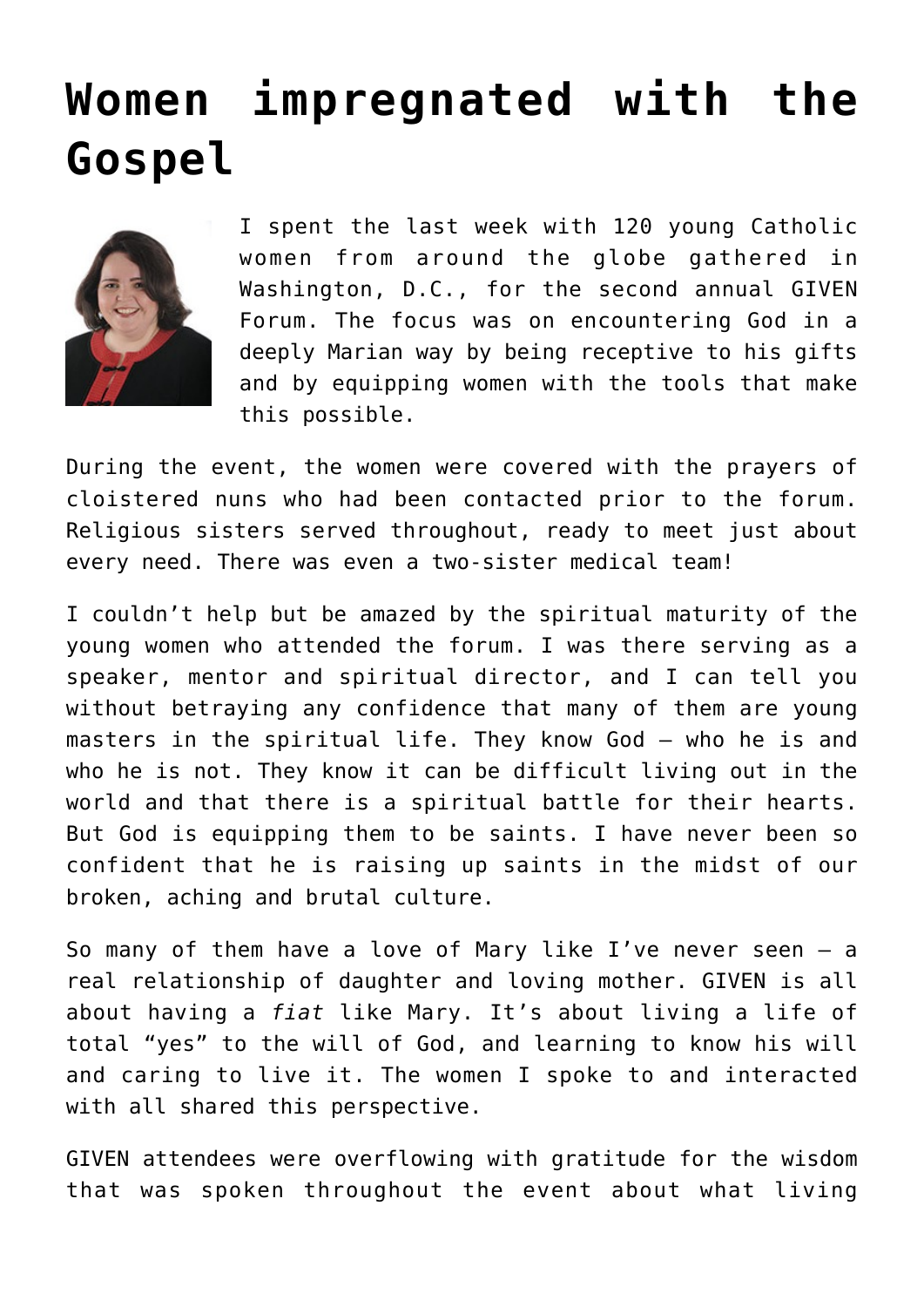Christian lives looks like, which was surprising, because they appeared to be experts already. They seemed to care only to be the embodiment of what Pope St. Paul VI said about women at the end of the Second Vatican Council: impregnated with the Gospel, ready and willing to be instruments to save nothing short of the peace of the world.

Helen Alvaré, a law professor at the Antonin Scalia Law School of George Mason University, captured the spirit of GIVEN when she spoke about some of the countless kinds of invitations one may receive throughout life and the urgency of being a witness to Christ right now. Alvaré stressed that we have to be humble, but we can't be falsely humble. That's why it's so important to know your gifts. If you know them, you know how God wishes to use you as his instrument in the world.

Among the things I found stunning about the GIVEN Forum was that it began as the U.S. bishops were meeting in Baltimore and it ended on Father's Day. GIVEN is all about love in the heart of the Church and the family, and if women know their gifts, men will follow. Renewal happens when tender, confident and maternal leadership is a bold reality in our culture.

Like Alvaré, Sister Mary Madeline Todd was one of the keynote speakers toward the end of the forum. In talking about Pope St. John Paul II's writings and teachings on women, she noted that if we were all "walking in the truth that God loves us, we would have so much freedom."

That's what GIVEN is ultimately about: making free citizens, allowing women to know their supernatural protection in a world that wants to drag them down. And my experience of these young lights is that they know it, want it and live it. They just need some additional tools and community. They are now part of a network that exists to help with continuing relationships and, most importantly, prayer. Let's keep an eye out for some of the saints God is raising up to help us all be the same.